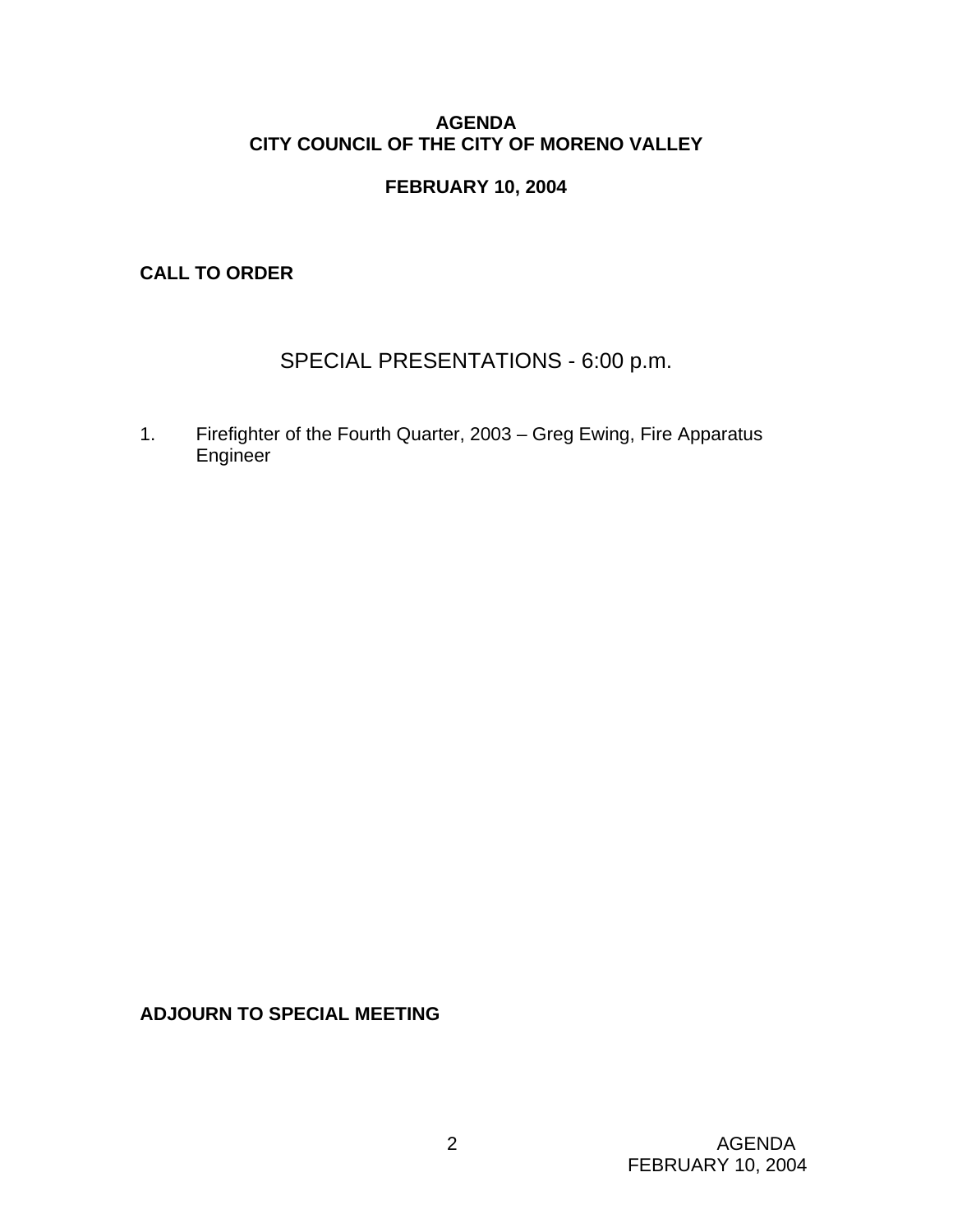#### **AGENDA MORENO VALLEY CITY COUNCIL MORENO VALLEY COMMUNITY SERVICES DISTRICT COMMUNITY REDEVELOPMENT AGENCY OF THE CITY OF MORENO VALLEY AND THE BOARD OF LIBRARY TRUSTEES SPECIAL CLOSED SESSION – 6:15 P.M. FEBRUARY 10, 2004**

#### **CALL TO ORDER**

### **ROLL CALL**

### **PUBLIC COMMENTS ON CLOSED SESSION ITEMS**

A Closed Session of the City Council, Community Services District, Community Redevelopment Agency and the Board of Library Trustees of the City of Moreno Valley will be held in the Pond Conference Room, First Floor, City Hall. The City Council will meet in Closed Session to confer with its legal counsel regarding the following matter(s) and any additional matter(s) publicly and orally announced by the City Attorney in the Council Chamber at the time of convening the Closed Session.

#### • **PUBLIC COMMENTS ON MATTERS ON THE CLOSED SESSION AGENDA UNDER THE JURISDICTION OF THE CITY COUNCIL**

There is a three-minute time limit per person. Please complete and submit a BLUE speaker slip to the City Clerk. All remarks and questions shall be addressed to the presiding officer or to the City Council and not to any individual Council member, staff member or other person.

The Closed Session will be held pursuant to Government Code:

1) SECTION 54956.8 - CONFERENCE WITH REAL PROPERTY NEGOTIATOR

| City Negotiator:                                                                       | <b>John Strickler</b>                                                                                                      |
|----------------------------------------------------------------------------------------|----------------------------------------------------------------------------------------------------------------------------|
| Assessor's Parcel No:                                                                  | <b>Apparent Owner:</b>                                                                                                     |
| 486-084-001<br>486-084-002<br>486-084-003<br>486-084-004<br>486-084-005<br>486-084-006 | Kamal & Wafaa Batech<br>Alejandra Ortega<br>Carmen Ortega<br>Elisa Alvarez<br>Paulo & Lucy Salvado<br>Paulo & Lucy Salvado |
| 486-084-007                                                                            | Tri L. Tang                                                                                                                |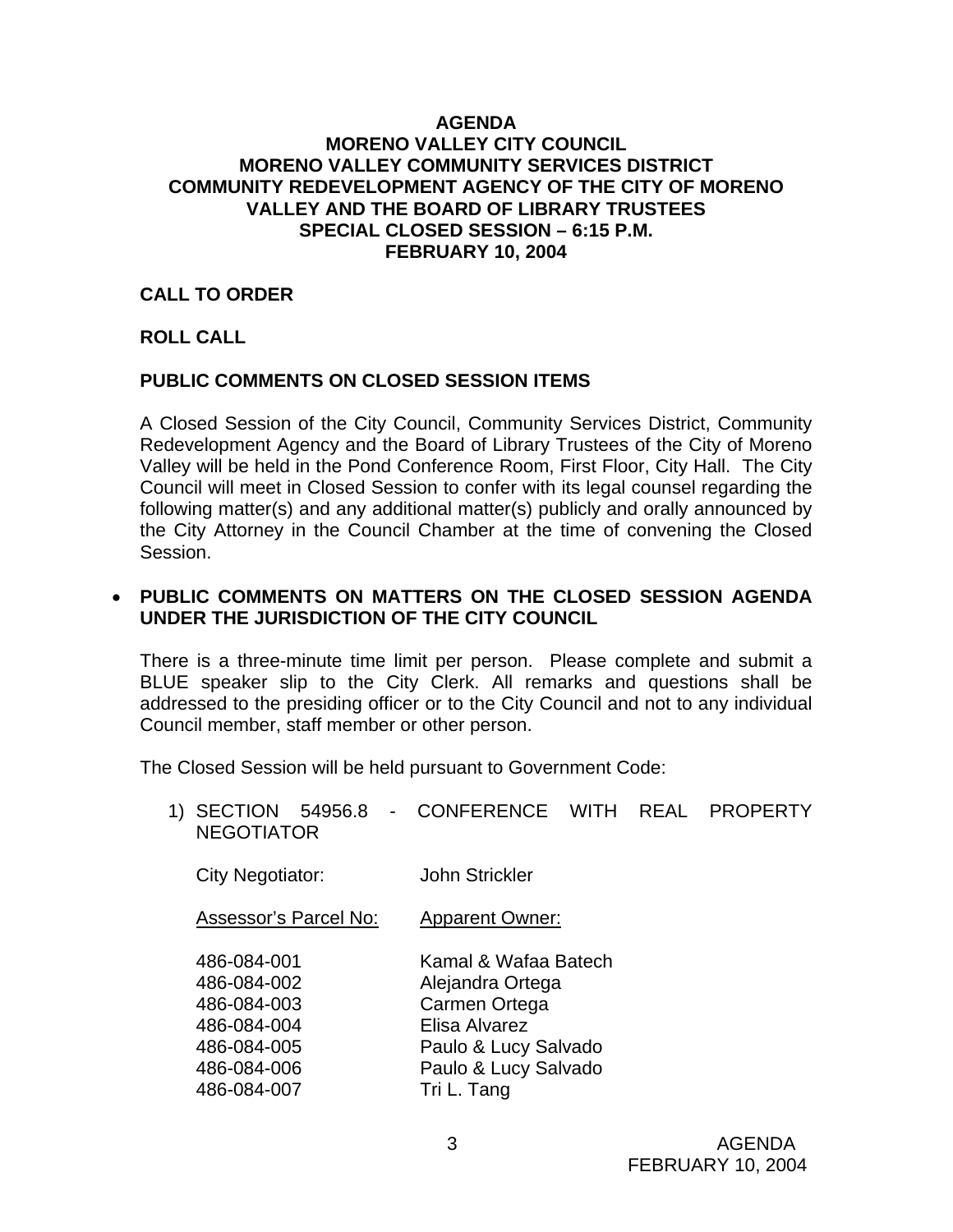| 486-084-008 | Alberto F. Pedroza           |
|-------------|------------------------------|
| 486-084-009 | <b>Edwin Torres</b>          |
| 486-084-010 | Ronald Hammonds              |
| 486-084-011 | Jose Jaime Vasquez           |
| 486-084-012 | Jose Jaime Vasquez           |
| 486-084-013 | <b>Tammara Rucker</b>        |
| 486-084-014 | <b>Christopher Rodriquez</b> |
| 486-084-015 | Anu D Vij                    |
| 486-084-016 | Hugo Lopez                   |
| 486-091-001 | <b>Marino Brito</b>          |
| 486-091-002 | Ruben A. & Marta M. Taltique |
| 486-091-003 | Ventura & Catal Sandoval     |
| 486-091-004 | <b>Atheer Salim Sadik</b>    |
| 486-091-005 | Surja T. Hendrawan           |
| 486-091-006 | Daniel & Annette Genie       |
| 486-091-011 | <b>Margarito Ramos</b>       |
| 486-091-012 | <b>Margarito Ramos</b>       |
| 486-091-013 | Minh Huynh Quang Tran        |
| 486-091-014 | Minh Huynh Quang Tran        |
| 486-091-015 | Robert Leborne               |
| 486-091-016 | Robert Leborne               |
| 486-091-017 | Abel & Maria R. Carro        |

- 2) SECTION 54956.9(b)(1) CONFERENCE WITH LEGAL COUNSEL SIGNIFICANT EXPOSURE TO LITIGATION Number of Cases: -2-
- 3) SECTION 54956.9(c) CONFERENCE WITH LEGAL COUNSEL INITIATION OF LITIGATION Number of Cases: -2-

### **REPORT OF ACTION FROM CLOSED SESSION BY CITY ATTORNEY, IF ANY**

**ADJOURN TO REGULAR MEETING**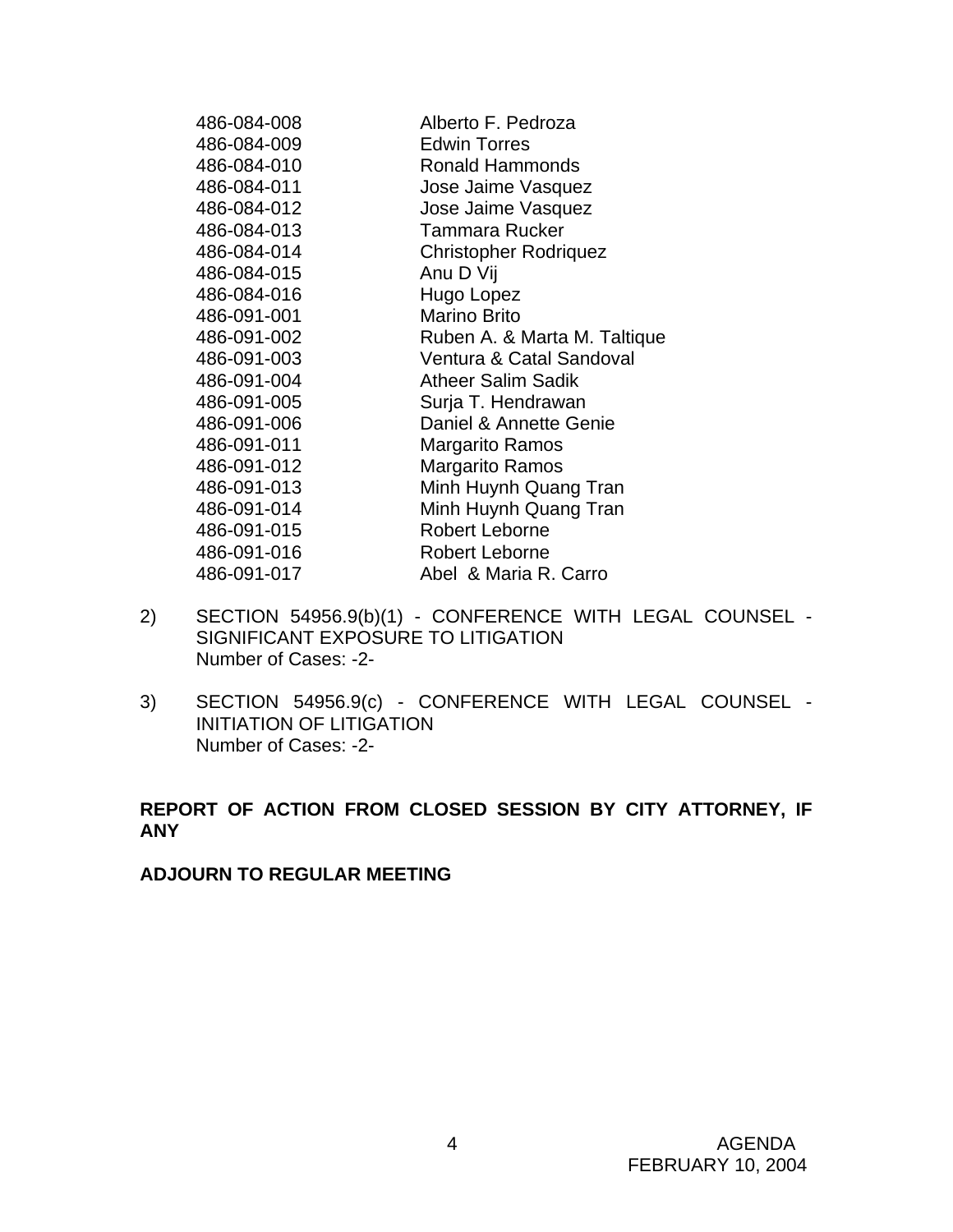#### **AGENDA JOINT MEETING OF THE CITY COUNCIL OF THE CITY OF MORENO VALLEY MORENO VALLEY COMMUNITY SERVICES DISTRICT COMMUNITY REDEVELOPMENT AGENCY OF THE CITY OF MORENO VALLEY AND THE BOARD OF LIBRARY TRUSTEES**

# **FEBRUARY 10, 2004 REGULAR MEETING - 6:30 P.M.**

(or as soon thereafter as the Regular Meeting may be called to order following the Special Closed Session)

**CALL TO ORDER** (Joint Meeting of the City Council of the City of Moreno Valley, Moreno Valley Community Services District, Community Redevelopment Agency of the City of Moreno Valley and the Board of Library Trustees - actions taken at the Joint Meeting are those of the Agency indicated on each Agenda item)

#### **PLEDGE OF ALLEGIANCE**

**INVOCATION** – Bishop Glen Brady, Church of Jesus Christ of Latter-Day Saints

### **ROLL CALL**

#### **INTRODUCTIONS**

PUBLIC COMMENTS **ON MATTERS ON THE AGENDA** WILL BE TAKEN UP AS THE ITEM IS CALLED FOR BUSINESS, BETWEEN STAFF'S REPORT AND CITY COUNCIL DELIBERATION (SPEAKER SLIPS MAY BE TURNED IN UNTIL THE ITEM IS CALLED FOR BUSINESS.) Those wishing to speak should submit a BLUE speaker slip to the Bailiff. There is a three-minute limit per person. All remarks and questions shall be addressed to the presiding officer or to the City Council and not to any individual Council member, staff member or other person.

PUBLIC COMMENTS **ON MATTERS NOT ON THE AGENDA** UNDER THE JURISDICTION OF THE CITY COUNCIL WILL BE HEARD PRIOR TO CITY COUNCIL REPORTS AND CLOSING COMMENTS. IN THE EVENT THAT THE AGENDA ITEM FOR SUCH PUBLIC COMMENTS HAS NOT BEEN CALLED BY 9:00 P.M., IT SHALL BE CALLED AS THE NEXT ITEM OF BUSINESS FOLLOWING THE CONCLUSION OF ANY ITEM BEING HEARD AT 9:00 P.M. Those wishing to speak should submit a BLUE speaker slip to the Bailiff. There is a three-minute limit per person. All remarks and questions shall be addressed to the presiding officer or to the City Council and not to any individual Council member, staff member or other person.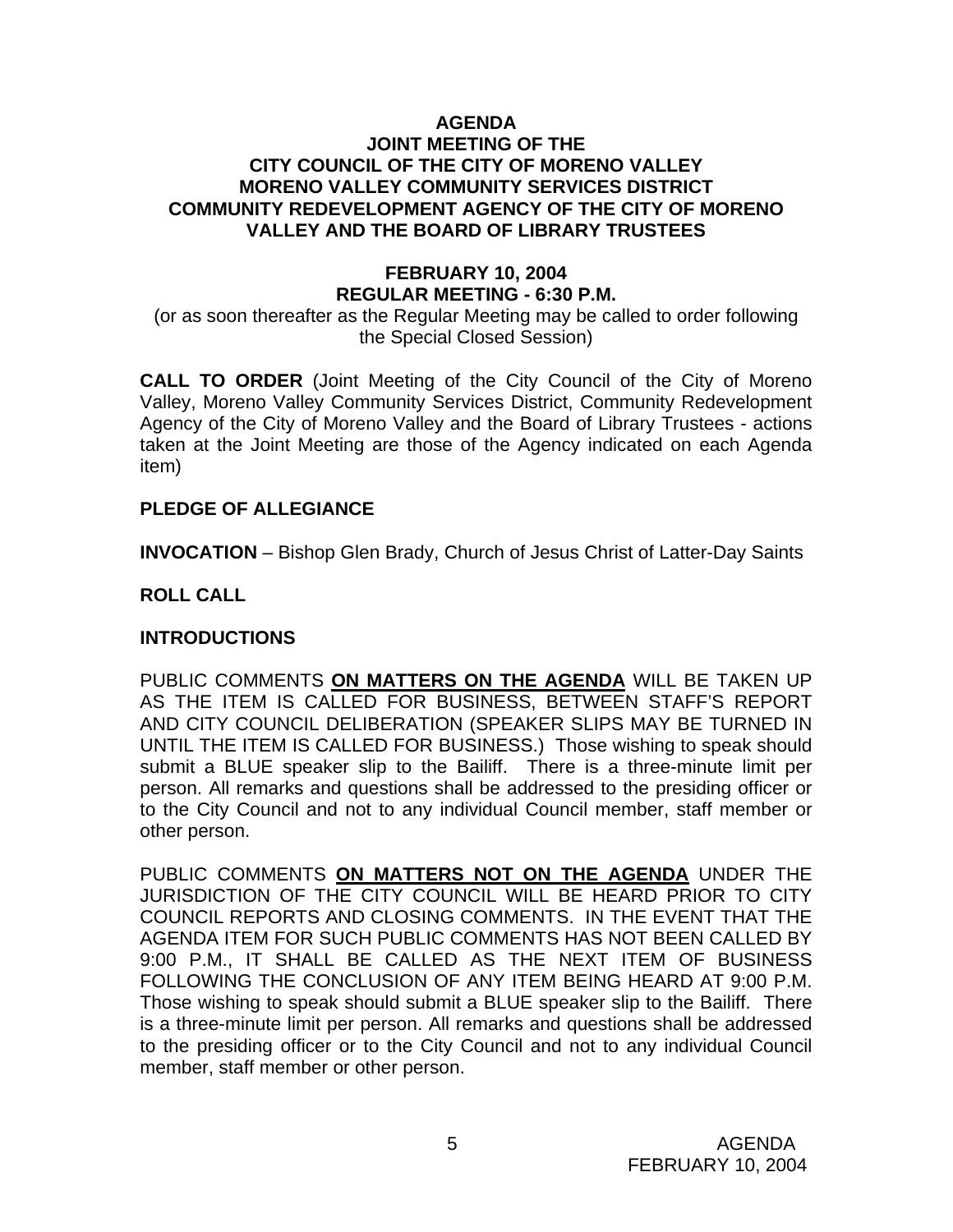### **JOINT CONSENT CALENDARS (SECTIONS A-D) OF THE CITY COUNCIL OF THE CITY OF MORENO VALLEY, MORENO VALLEY COMMUNITY SERVICES DISTRICT, COMMUNITY REDEVELOPMENT AGENCY OF THE CITY OF MORENO VALLEY, AND THE BOARD OF LIBRARY TRUSTEES**

All items listed under the Consent Calendars, Sections A, B, C, and D are considered to be routine and non-controversial, and may be enacted by one motion unless a member of the Council, Community Services District, Redevelopment Agency or the Board of Library Trustees requests that an item be removed for separate action. The motion to adopt the Consent Calendars is deemed to be a separate motion by each Agency and shall be so recorded by the City Clerk. Items withdrawn for report/discussion will be heard after public hearing items.

# **A. CONSENT CALENDAR** - **CITY COUNCIL**

- A1. ORDINANCES FIRST READING BY TITLE ONLY Recommendation: Waive reading of all Ordinance Introductions and read by title only.
- A2. APPROVAL OF BONDS AND AGREEMENT FOR MULTI-USE TRAIL, EQUESTRIAN STAGING AREA AND LINEAR PARK IMPROVEMENTS WITHIN TRACTS 30476, 30714, 30320, AND 30321 - LASSELLE STREET, SOUTH OF KRAMERIA AVENUE IN THE MORENO VALLEY RANCH SPECIFIC PLAN (SP193) AREA. (SUBDIVIDER- EMPIRE LAND, LLC) (Report of: Public Works Department) Recommendation: Approve the Agreement for Multi-Use Trail, Equestrian Staging Area and Linear Park Improvements within Tracts 30476, 30714, 30320, and 30321; accept the accompanying

Faithful Performance and Material & Labor Bonds; authorize the Mayor to execute the agreement; and direct the City Clerk to forward the signed agreement to the County Recorder's Office for recordation.

A3. APPROVAL OF FINAL MAP 30714 – SINGLE FAMILY RESIDENTIAL PROJECT, AND ACCEPT AGREEMENT & BONDS FOR PUBLIC RIGHT-OF-WAY IMPROVEMENTS - EAST OF LASSELLE STREET, SOUTH OF KRAMERIA STREET IN THE MORENO VALLEY RANCH SPECIFIC PLAN (SP193) AREA (SUBDIVIDER - K. HOVNANIAN FORECAST HOMES, INC.) (Report of: Public Works Department) Recommendation: Approve Final Map 30714, authorize the City Clerk to sign the map and transmit said map to the County Recorder's Office for recordation; accept the bonds and Agreement for Public Improvements; authorize the Mayor to execute the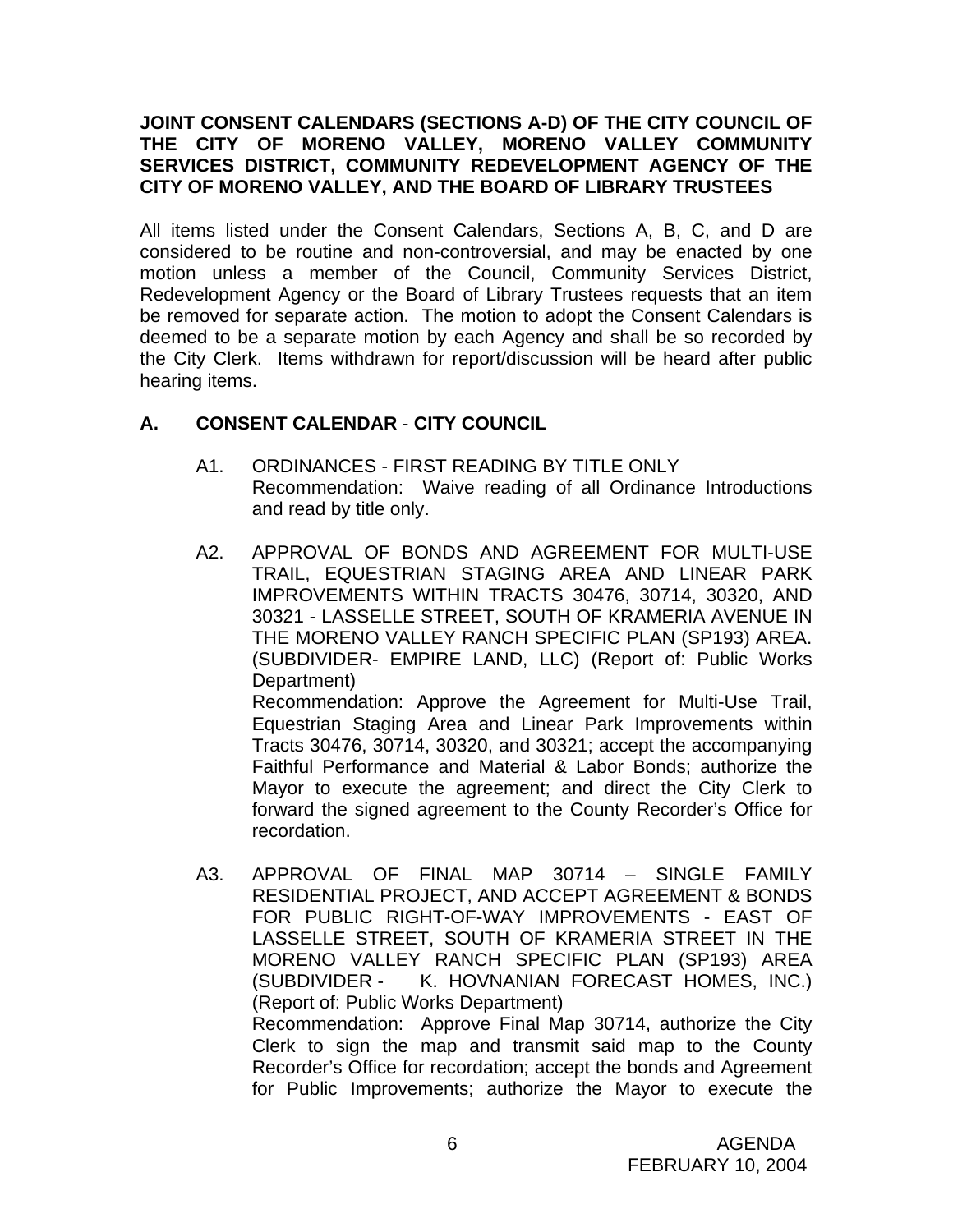agreement; and direct the City Clerk to forward the signed agreement to the County Recorder's Office for recordation.

- A4. APPROVAL OF FINAL MAP 30476 SINGLE FAMILY RESIDENTIAL PROJECT, AND ACCEPT AGREEMENT & BONDS FOR PUBLIC RIGHT-OF-WAY IMPROVEMENTS - EAST OF LASSELLE STREET, SOUTH OF KRAMERIA STREET IN THE MORENO VALLEY RANCH SPECIFIC PLAN (SP193) AREA (SUBDIVIDER - K. HOVNANIAN FORECAST HOMES, INC.) (Report of: Public Works Department) Recommendation: Approve Final Map 30476, authorize the City Clerk to sign the map and transmit said map to the County Recorder's Office for recordation; accept the bonds and Agreement for Public Improvements; authorize the Mayor to execute the agreement; and direct the City Clerk to forward the signed agreement to the County Recorder's Office for recordation.
- A5. APPROVE TWO-YEAR EXTENSION OF AUDITING SERVICES AGREEMENT WITH LANCE, SOLL & LUNGHARD, CERTIFIED PUBLIC ACCOUNTANTS (Report of: Finance Department) Recommendation:Approve a two-year extension of the auditing services agreement with Lance, Soll & Lunghard, a certified public accounting firm; and direct the Finance Director/City Treasurer to sign the agreement on behalf of the City.
- A6. APPROVAL OF FINAL MAP 30320 SINGLE FAMILY RESIDENTIAL PROJECT, ACCEPT AGREEMENT & BONDS FOR PUBLIC RIGHT-OF-WAY IMPROVEMENTS, AND APPROVAL OF AGREEMENT REGARDING ISSUANCE OF BUILDING PERMITS - NORTHWEST CORNER OF OLEANDER AVENUE AND LASSELLE STREET (SUBDIVIDER - KB HOME COASTAL INC., A CALIFORNIA CORPORATION) (Report of: Public Works Department)

 Recommendation: Approve Final Map 30320, authorize the City Clerk to sign the map and transmit said map to the County Recorder's Office for recordation; accept the bonds and Agreement for Public Improvements; approve the agreement regarding issuance of building permits; authorize the Mayor to execute the agreements; and direct the City Clerk to forward the signed agreements to the County Recorder's Office for recordation.

A7. APPROVAL OF FINAL MAP 30320-1 – SINGLE FAMILY RESIDENTIAL PROJECT, ACCEPT AGREEMENT & BONDS FOR PUBLIC RIGHT-OF-WAY IMPROVEMENTS, AND APPROVAL OF AGREEMENT REGARDING ISSUANCE OF BUILDING PERMITS - NORTHWEST CORNER OF OLEANDER AVENUE AND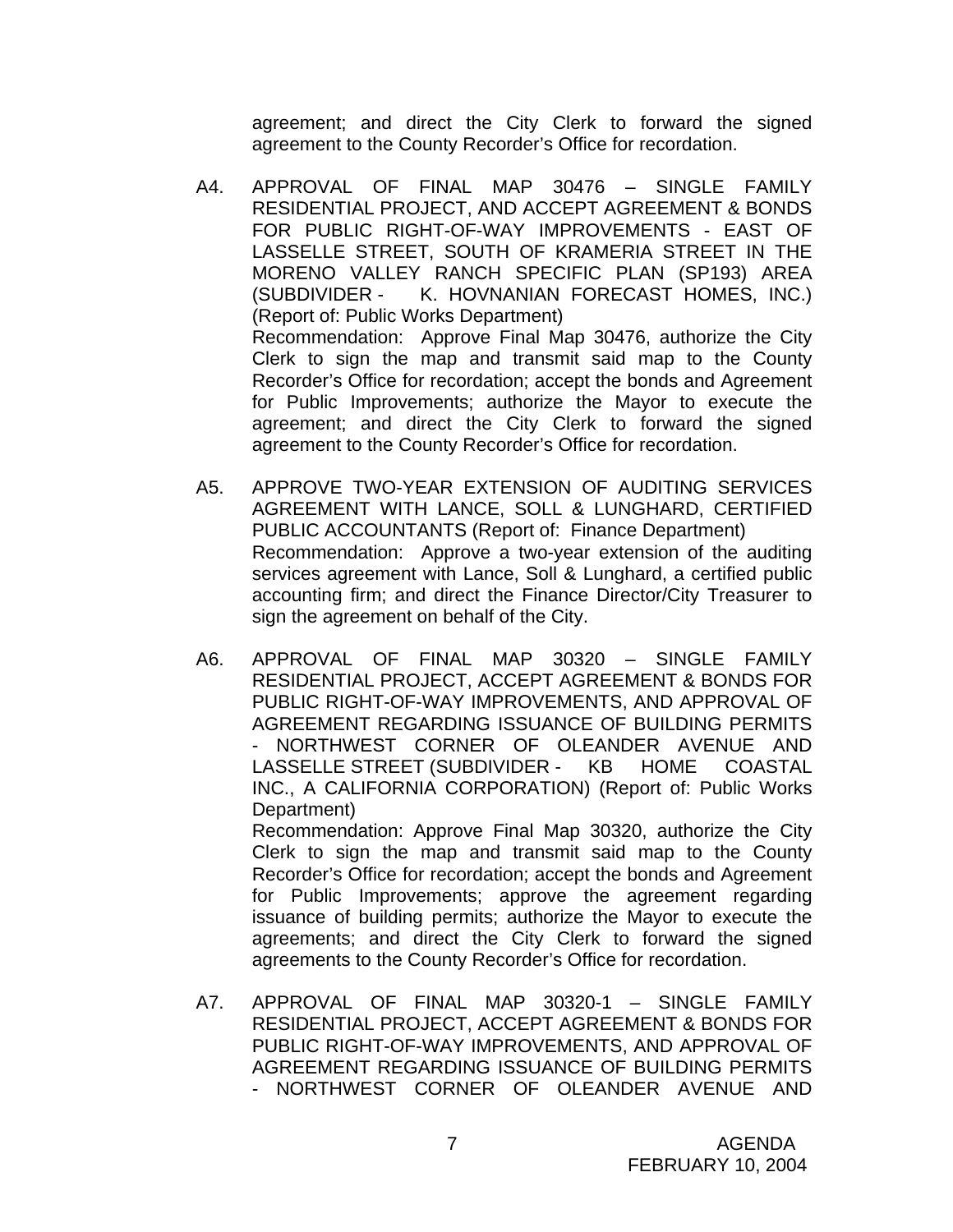LASSELLE STREET (SUBDIVIDER - EMPIRE LAND, LLC.) (Report of: Public Works Department)

 Recommendation: Approve Final Map 30320-1, authorize the City Clerk to sign the map and transmit said map to the County Recorder's Office for recordation; accept the bonds and Agreement for Public Improvements; approve the agreement regarding issuance of building permits; authorize the Mayor to execute the agreements; and direct the City Clerk to forward the signed agreements to the County Recorder's Office for recordation.

- A8. APPROVAL OF FINAL MAP 30321 SINGLE FAMILY RESIDENTIAL PROJECT, AND ACCEPT AGREEMENT & BONDS FOR PUBLIC RIGHT-OF-WAY IMPROVEMENTS - EAST OF LASSELLE STREET AND SOUTH OF IRIS AVENUE (SUBDIVIDER - RYLAND HOMES OF CALIFORNIA, INC.) (Report of: Public Works Department) Recommendation: Approve Final Map 30321, authorize the City Clerk to sign the map and transmit said map to the County Recorder's Office for recordation; accept the bonds and Agreement for Public Improvements; authorize the Mayor to execute the agreement; and direct the City Clerk to forward the signed agreement to the County Recorder's Office for recordation.
- A9. AUTHORIZATION TO AWARD THE CONSTRUCTION CONTRACT FOR THE TRAFFIC SIGNAL AT COTTONWOOD AVENUE AND MORENO BEACH DRIVE, PROJECT NO. 02- 12566922 (Report of: Public Works Department) Recommendation: Award the construction contract for the traffic signal at Cottonwood Avenue and Moreno Beach Drive to Macadee Electrical Construction, 14771 Cherry Circle, Chino Hills, California 91709, the lowest responsible bidder; authorize the Mayor to execute a contract with Macadee Electrical Construction; and authorize the issuance of a Purchase Order for Macadee Electrical Construction in the amount of \$182,875.77, (the bid amount plus 10% contingency) when all parties have signed the contract (Account No. 125.66922)
- A10. REQUEST ADOPTION OF PLANS AND SPECIFICATIONS, AND AUTHORIZATION TO ADVERTISE FOR CONSTRUCTION BIDS FOR THE POSTAL AVENUE AND BACK WAY SIDEWALK IMPROVEMENTS, PROJECT NO. 03-14668423 (Report of: Public Works Department)

 Recommendation: Adopt the plans and specifications for the Postal Avenue and Back Way Sidewalk Improvements that are on file in the office of the City Engineer; and authorize the City Clerk to advertise the project for construction bids.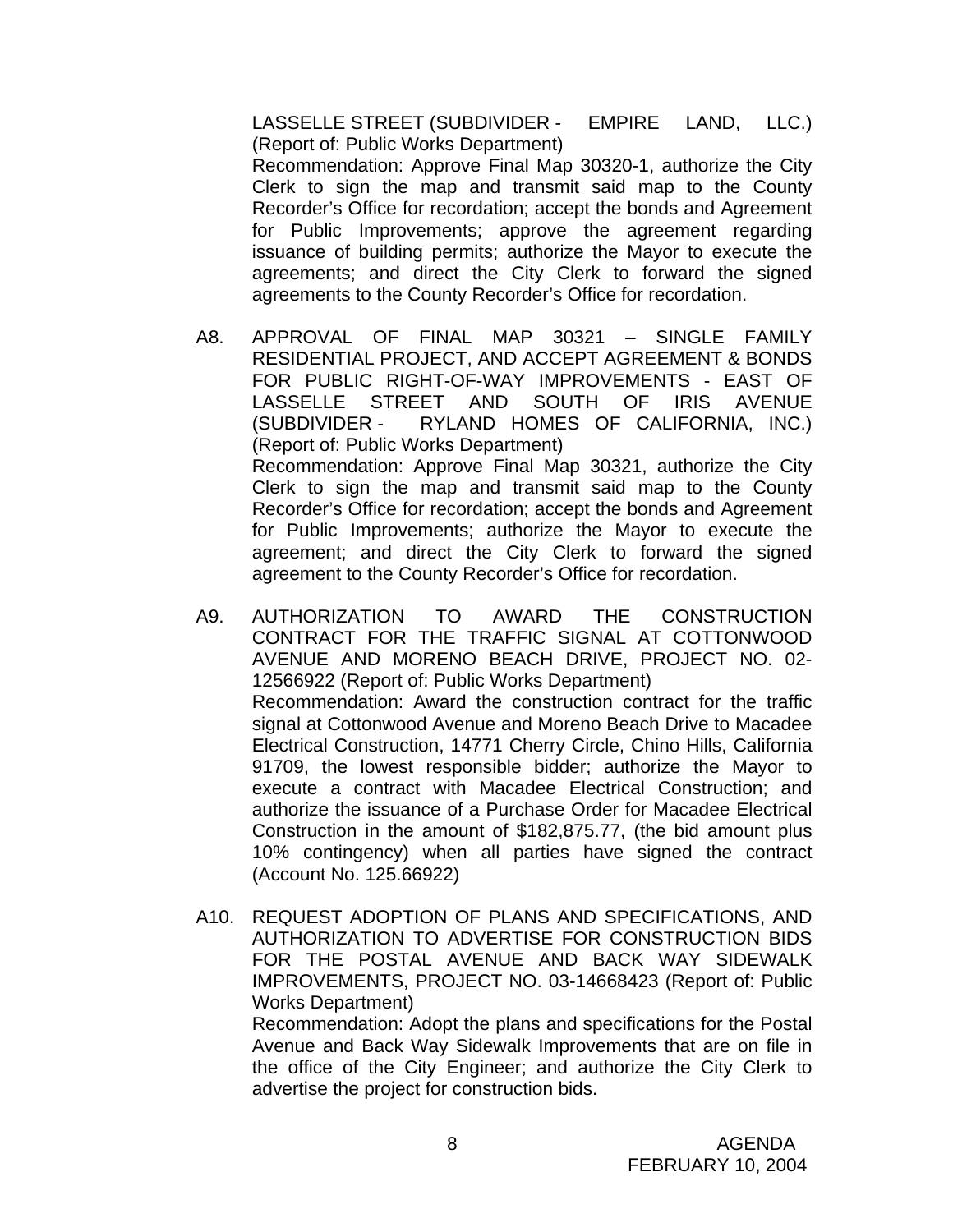- A11. TRACT 22377 SINGLE FAMILY RESIDENTIAL PROJECT ACCEPT AGREEMENT AND BONDS FOR PUBLIC RIGHT-OF-WAY IMPROVEMENTS - EAST OF LASSELLE STREET AND NORTH OF CAMINO FLORES (SUBDIVIDER - K. HOVNANIAN FORECAST HOMES, INC.) (Report of: Public Works Department) Recommendation: Accept the bonds and approve the Agreement for Public Improvements for Tract 22377; authorize the Mayor to execute the agreement; and direct the City Clerk to forward the signed agreement to the County Recorder's Office for recordation.
- A12. PARCEL MAP 22701 ACCEPT AGREEMENT AND BONDS FOR PUBLIC RIGHT-OF-WAY IMPROVEMENTS TO LASSELLE STREET - LASSELLE STREET, YANEZ TRAIL ROAD TO SOUTH CITY LIMITS (SUBDIVIDER - EMPIRE LAND, LLC.) (Report of: Public Works Department) Recommendation: Approve the Agreement for Public Improvements and accept the faithful performance and material & labor bonds for the Lasselle Street improvements located between Yanez Trail Road to south city limits, within Parcel Map 22701; authorize the Mayor to execute the agreement; and direct the City Clerk to forward the signed agreement to the County Recorder's Office for recordation.
- A13. APPROVAL OF FINAL MAP 27523-1– SINGLE FAMILY RESIDENTIAL PROJECT, AND ACCEPT AGREEMENT & BONDS FOR PUBLIC RIGHT-OF-WAY IMPROVEMENTS - SOUTH OF BRODIAEA AVENUE BETWEEN MORENO BEACH DRIVE AND WILMOT STREET (SUBDIVIDER - MORENO VALLEY CACTUS RANCH, LLC.) (Report of: Public Works Department) Recommendation: Approve Final Map 27523-1, authorize the City Clerk to sign the map and transmit said map to the County Recorder's Office for recordation; accept the bonds and Agreement for Public Improvements; authorize the Mayor to execute the agreement; and direct the City Clerk to forward the signed agreement to the County Recorder's Office for recordation.
- A14. TRACT 30317 ACCEPT AGREEMENT AND BONDS FOR TRAFFIC SIGNAL IMPROVEMENTS. INTERSECTION OF IRIS AVENUE AND LOS CABOS DRIVE (SUBDIVIDER - K. HOVNANIAN FORECAST HOMES, INC.) (Report of: Public Works Department) Recommendation: Accept the bonds and approve the Agreement

for Traffic Signal Improvements for Tract 30317; authorize the Mayor to execute the agreement; and direct the City Clerk to forward the signed agreement to the County Recorder's Office for recordation.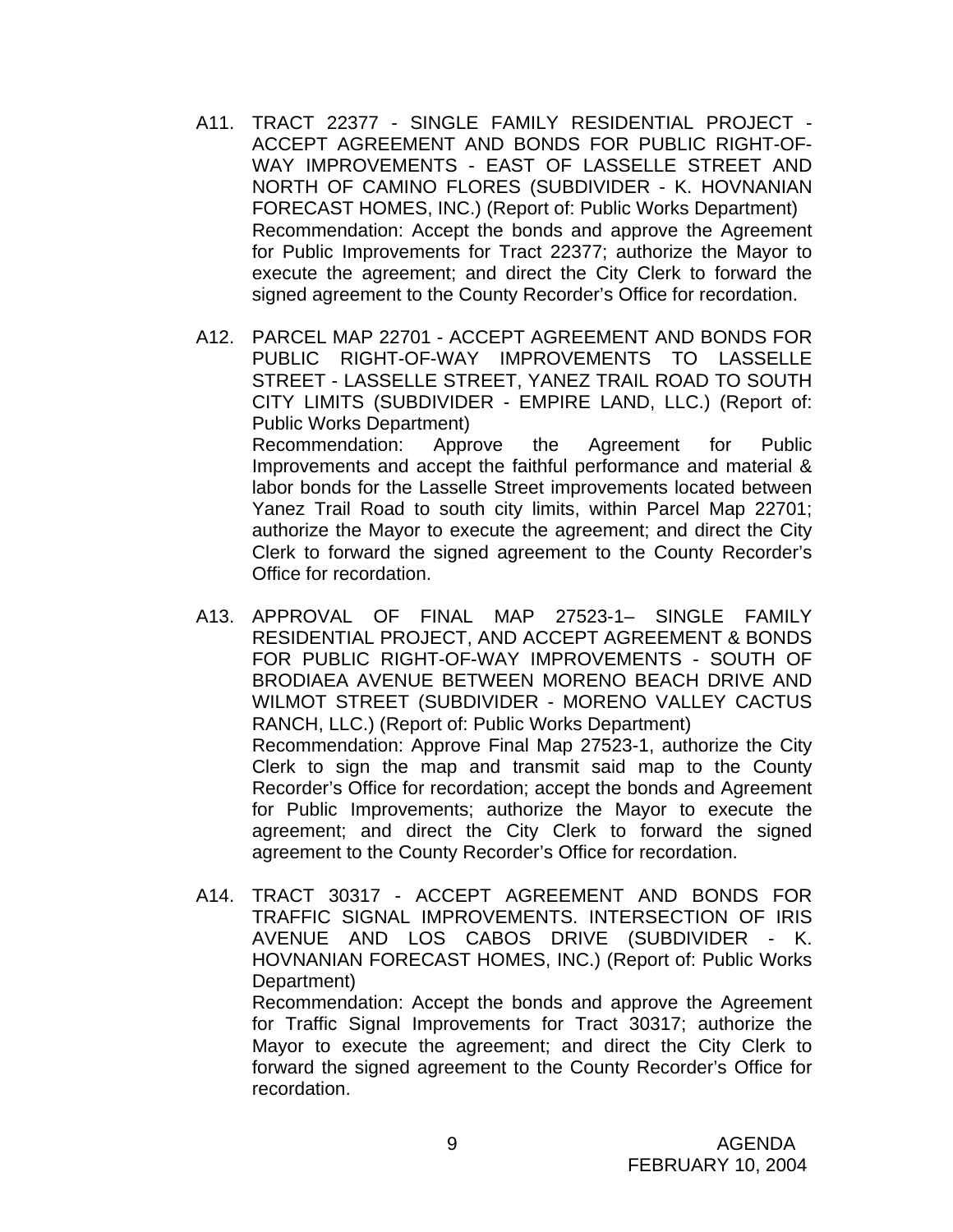- A15. MINUTES REGULAR MEETING OF JANUARY 13, 2004 (CONTINUED FROM 1/27/04) (Report of: City Clerk's Department) Recommendation: Approve as submitted.
- A16. MINUTES REGULAR MEETING OF JANUARY 27, 2004 (Report of: City Clerk's Department) Recommendation: Approve as submitted.
- A17. AUTHORIZE OLYMPIC QUALIFYING AND NATIONAL TITLE CYCLING EVENT AND RELATED STREET CLOSURES (Report of: Finance Department) Recommendation: Authorize the Olympic Qualifying and National Title Cycling event to be held in Moreno Valley on Thursday, June 17, 2004 and approve related street closures as identified on Exhibit "C" of the staff report.

### **B. CONSENT CALENDAR** - **COMMUNITY SERVICES DISTRICT**

- B1. ORDINANCES FIRST READING BY TITLE ONLY Recommendation: Waive reading of all Ordinance Introductions and read by title only.
- B2. REQUEST TO REJECT BID, ADOPT THE REVISED BID PACKAGE AND AUTHORIZE RE-ADVERTISING OF BID TO REPAIR ARTERIAL WALL FAÇADE SURFACES FOR THE MORENO VALLEY COMMUNITY SERVICES DISTRICT PROJECT NO. 03-18278240-50 MORENO VALLEY RANCH WALL FAÇADE MAINTENANCE (Report of: Public Works Department)

 Recommendation: Reject the one bid received to provide maintenance and repair of the Moreno Valley Ranch arterial wall façade areas, monuments, arbor structures, and wrought iron fencing; adopt the revised bid package, which is on file in the office of the Director of Public Works, to separate out items of work into job specialties (i.e., all painting & repair of stucco wall surfaces, all painting and repairs/replacement of wrought iron fencing, all painting and repairs to monuments, etc.) and obtain new bids on these items of work, based upon a revised estimated cost to perform each of the designated services; and authorize the City Clerk to re-advertise a Notice Requesting Bids Project No. 03- 18278240-50 to provide repair and painting of the stucco arterial wall façade surfaces.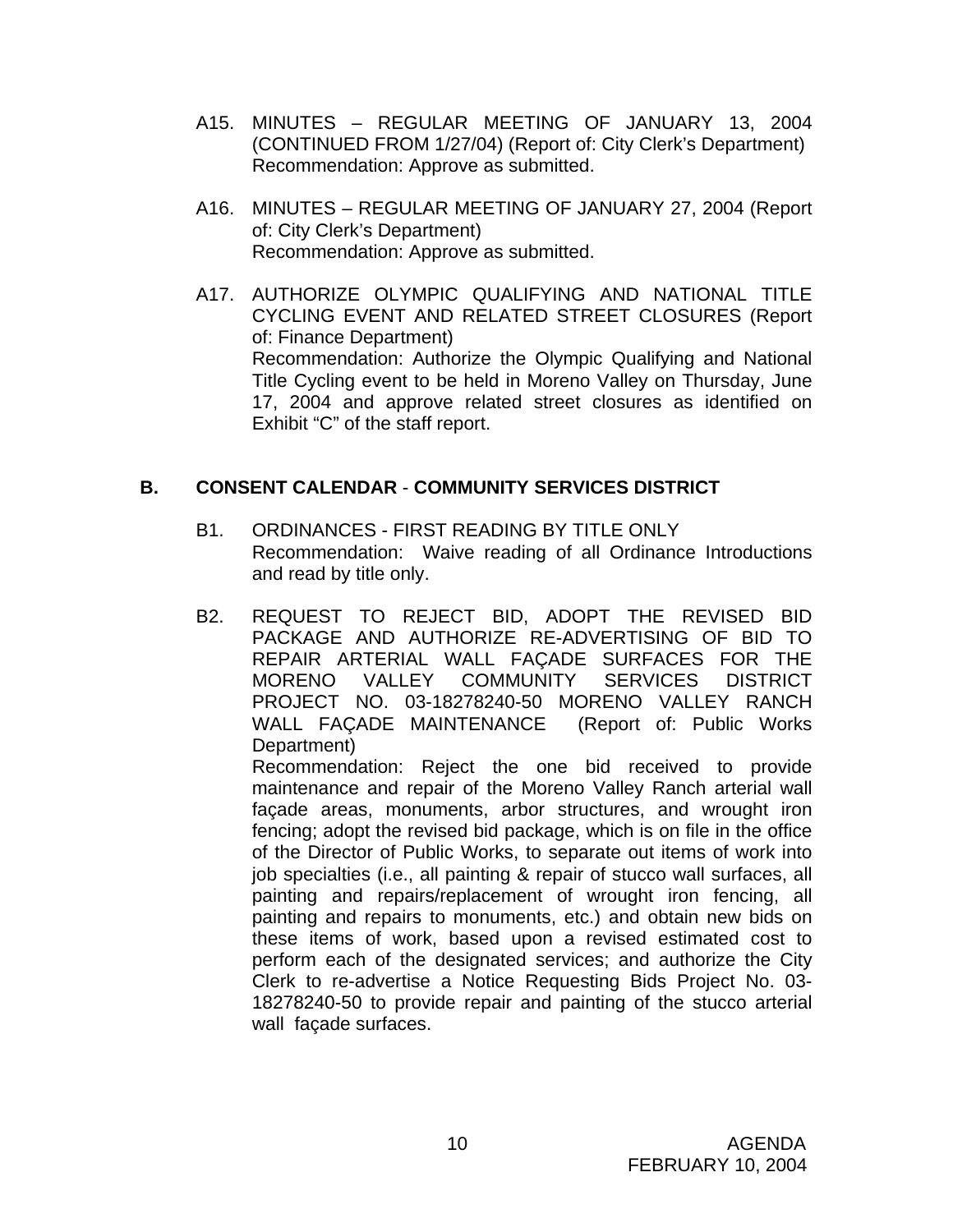- B3. MINUTES REGULAR MEETING OF JANUARY 13, 2004 (CONTINUED FROM 1/27/04) (Report of: City Clerk's Department) Recommendation: Approve as submitted.
- B4. MINUTES REGULAR MEETING OF JANUARY 27, 2004 (Report of: City Clerk's Department) Recommendation: Approve as submitted.

### **C. CONSENT CALENDAR** - **COMMUNITY REDEVELOPMENT AGENCY**

- C1. ORDINANCES FIRST READING BY TITLE ONLY Recommendation: Waive reading of all Ordinance Introductions and read by title only.
- C2. MINUTES REGULAR MEETING OF JANUARY 13, 2004 (CONTINUED FROM 1/27/04) (Report of: City Clerk's Department) Recommendation: Approve as submitted.
- C3. MINUTES REGULAR MEETING OF JANUARY 27, 2004 (Report of: City Clerk's Department) Recommendation: Approve as submitted.

# **D. CONSENT CALENDAR** - **BOARD OF LIBRARY TRUSTEES**

- D1. ORDINANCES FIRST READING BY TITLE ONLY Recommendation: Waive reading of all Ordinance Introductions and read by title only.
- D2. MINUTES REGULAR MEETING OF JANUARY 13, 2004 (CONTINUED FROM 1/27/04) (Report of: City Clerk's Department) Recommendation: Approve as submitted.
- D3. MINUTES REGULAR MEETING OF JANUARY 27, 2004 (Report of: City Clerk's Department) Recommendation: Approve as submitted.

# **E. PUBLIC HEARINGS**

Questions or comments from the public on a Public Hearing matter are limited to five minutes per individual and must pertain to the subject under consideration.

 Those wishing to speak should complete and submit a GOLDENROD speaker slip to the Bailiff.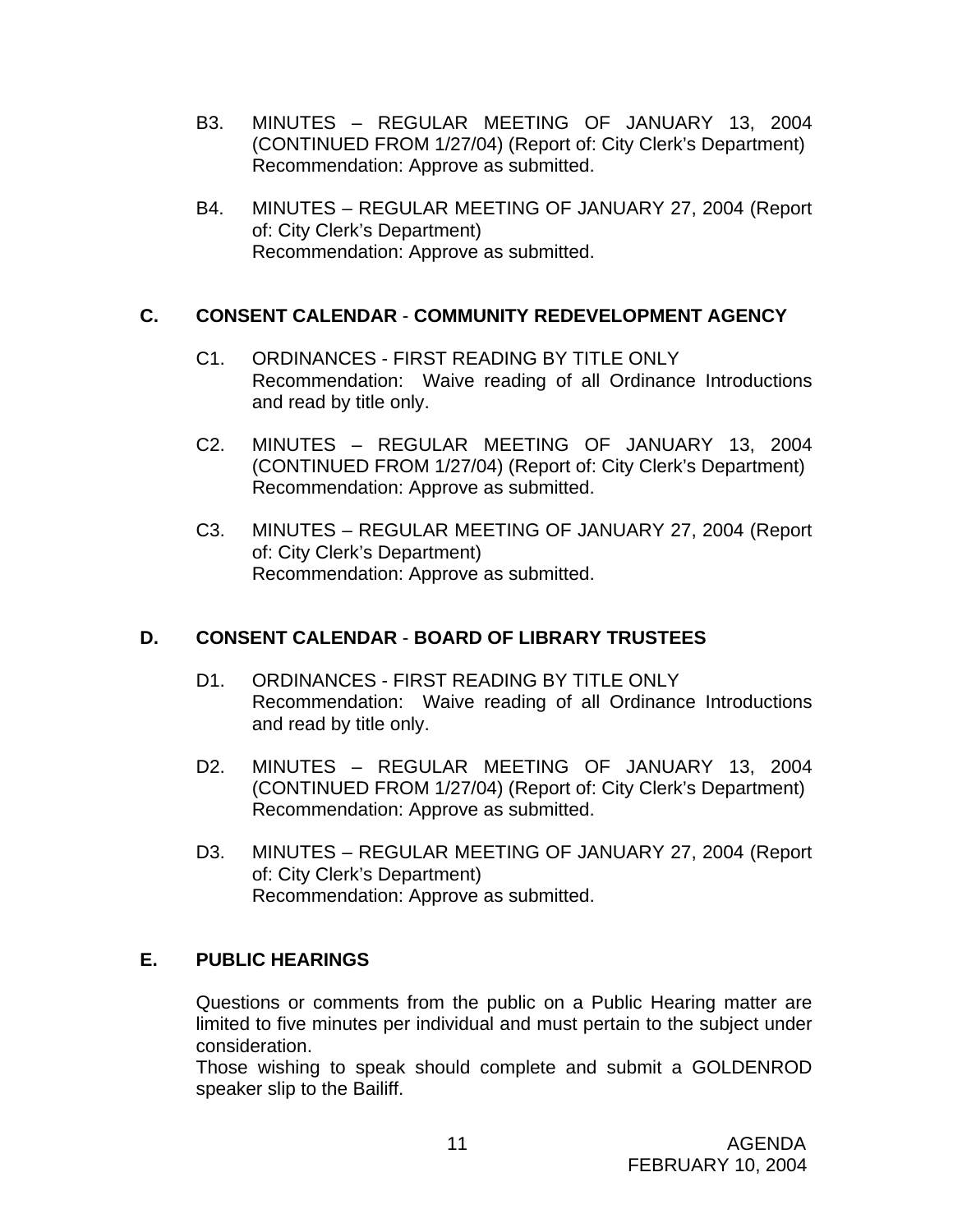- E1. PUBLIC HEARING ON THE PROPOSED REINSTATEMENT OF COMMUNITY SERVICES DISTRICT (CSD) ZONE D (PARKWAY LANDSCAPE MAINTENANCE) AT THE STANDARD LEVEL FOR TRACT 20718 (AND ALL AFFECTED PHASES) (Report of: Public Works Department) Recommendation: Staff recommends that the Mayor and Members of the City Council, acting in their capacity as President and Board Members of the Moreno Valley Community Services District (CSD), after conducting the public hearing:
	- 1. Tabulate the mail ballots for the proposed reinstatement of CSD Zone D Parkway Landscape Maintenance at the standard level for Tract 20718 (and all affected phases);
	- 2. Verify and accept the results of the mail ballot proceeding as identified on the Official Tally Sheet and Assessor Parcel Number (APN) listing;
	- 3. Receive and file with the City Clerk's Office the accepted Official Tally Sheet and APN listing; and,
	- 4. If approved, authorize and impose the charge for standard level Zone D services.

### **F. ITEMS REMOVED FROM CONSENT CALENDARS FOR DISCUSSION OR SEPARATE ACTION**

# **G. REPORTS**

- G1. ORDINANCE NO. CSD 45 TO ESTABLISH ZONE E-8 (PROMONTORY PARK - TRACT 22709) AS SUBZONE OF ZONE E (HIGH-SERVICE-LEVEL PARKWAY LANDSCAPE MAINTENANCE) AND RESOLUTION NO. CSD 2004-02 TO AUTHORIZE COLLECTION OF THE APPROVED CSD ZONE E-8 CHARGE (Report of: Public Works Department) Recommendation: That the City Council, acting in their respective capacities as President and Members of the Board of Directors of the Moreno Valley Community Services District (CSD):
	- 1) Introduce Ordinance No. CSD 45 to establish the Zone E-8 (Promontory Park – Tract 22709) boundary and to include Zone E-8 as subzone of Zone E (High-Service-Level Parkway Landscape Maintenance). Roll Call Required; and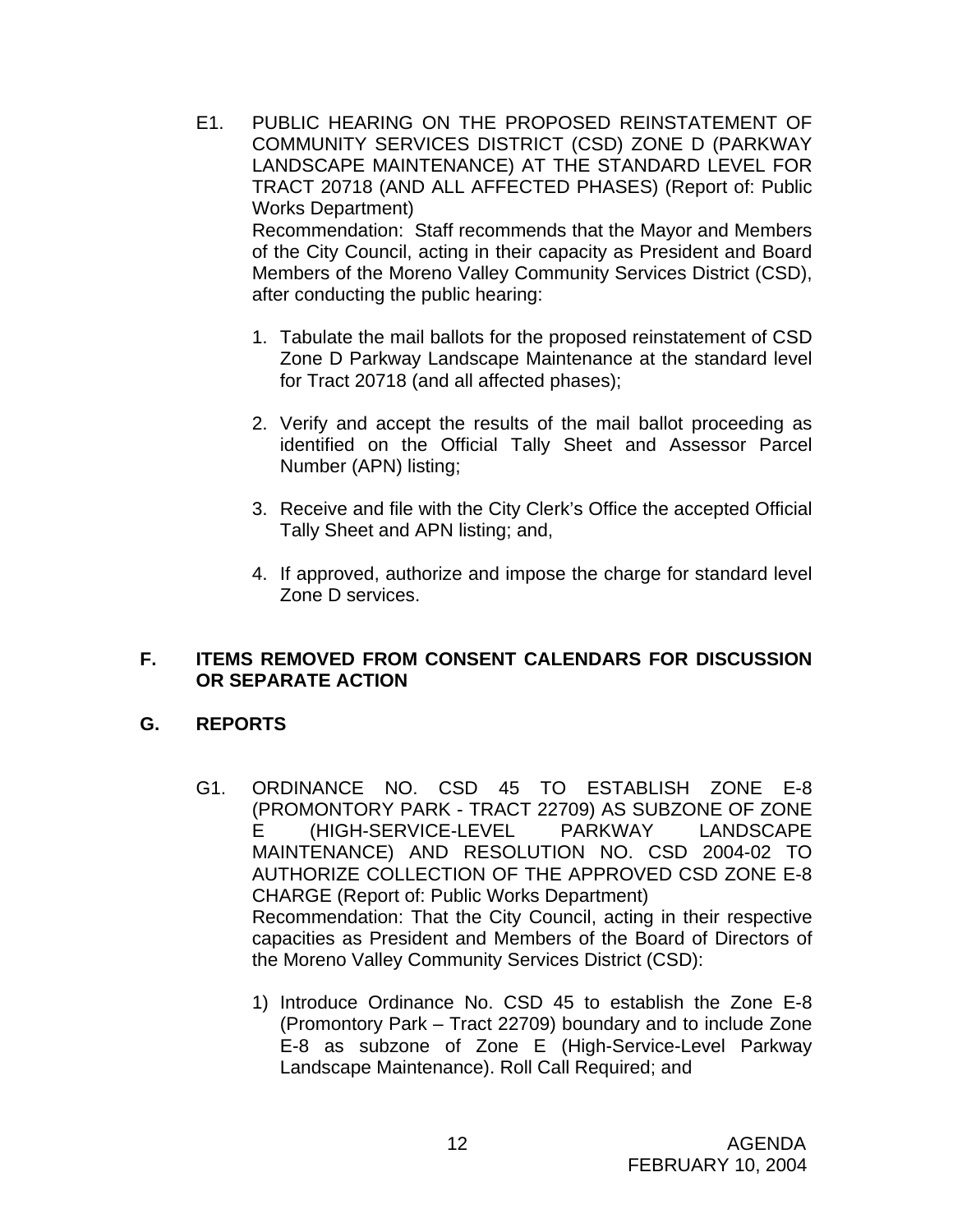### Ordinance No. CSD 45

An Ordinance of the Moreno Valley Community Services District of the City of Moreno Valley, California, Approving the Establishment of Zone E-8 (Promontory Park – Tract 22709) as a Subzone of Zone E (High-Service-Level Parkway Landscape Maintenance)

2) Approve and adopt Resolution No. CSD 2004-02 to authorize collection of the approved Zone E-8 parcel charge on the property tax bill, as required by the County of Riverside

#### Resolution No. CSD 2004-02

A Resolution of the Moreno Valley Community Services District of the City of Moreno Valley, California, Approving the Parcel Charge for Providing Maintenance/Monitoring of the Biofilters, Channel, Park Site, Parkway, Wall Façade and Bridge for Zone E-8 (Promontory Park - Tract 22709)

- G2. MASTER POWER PURCHASE AND SALE AGREEMENT AND CONTEMPLATED CONFIRMATIONS BY AND BETWEEN THE CITY OF MORENO VALLEY, CALIFORNIA, AND SEMPRA ENERGY SOLUTIONS (Report of: Public Works Department) Recommendation: That the City Council:
	- 1. Approve and authorize the Mayor to execute the Master Power Purchase and Sale Agreement (Agreement) by and between the City of Moreno Valley, California, and Sempra Energy Solutions (Sempra), Los Angeles, California, subject to any modifications approved by the Enterprise Services Manager and the City Attorney.
	- 2. Authorize the City Manager to execute Confirmation orders with Sempra in amounts necessary to provide electrical service to new customers (Account Nos. to be provided by the Finance Department)
	- 3. Authorize the Finance Director to issue a Purchase Order to Sempra in the amount equal to the total of all Confirmations anticipated under this Agreement for the period from February 3, 2004 – June 30, 2004 totaling \$40,000 (Account Nos. to be provided by the Finance Department).
- G3. STATE AND FEDERAL LEGISLATIVE ADVOCACY PRIORITIES (CONTINUED FROM 1/27/04) (Report of: Administrative Services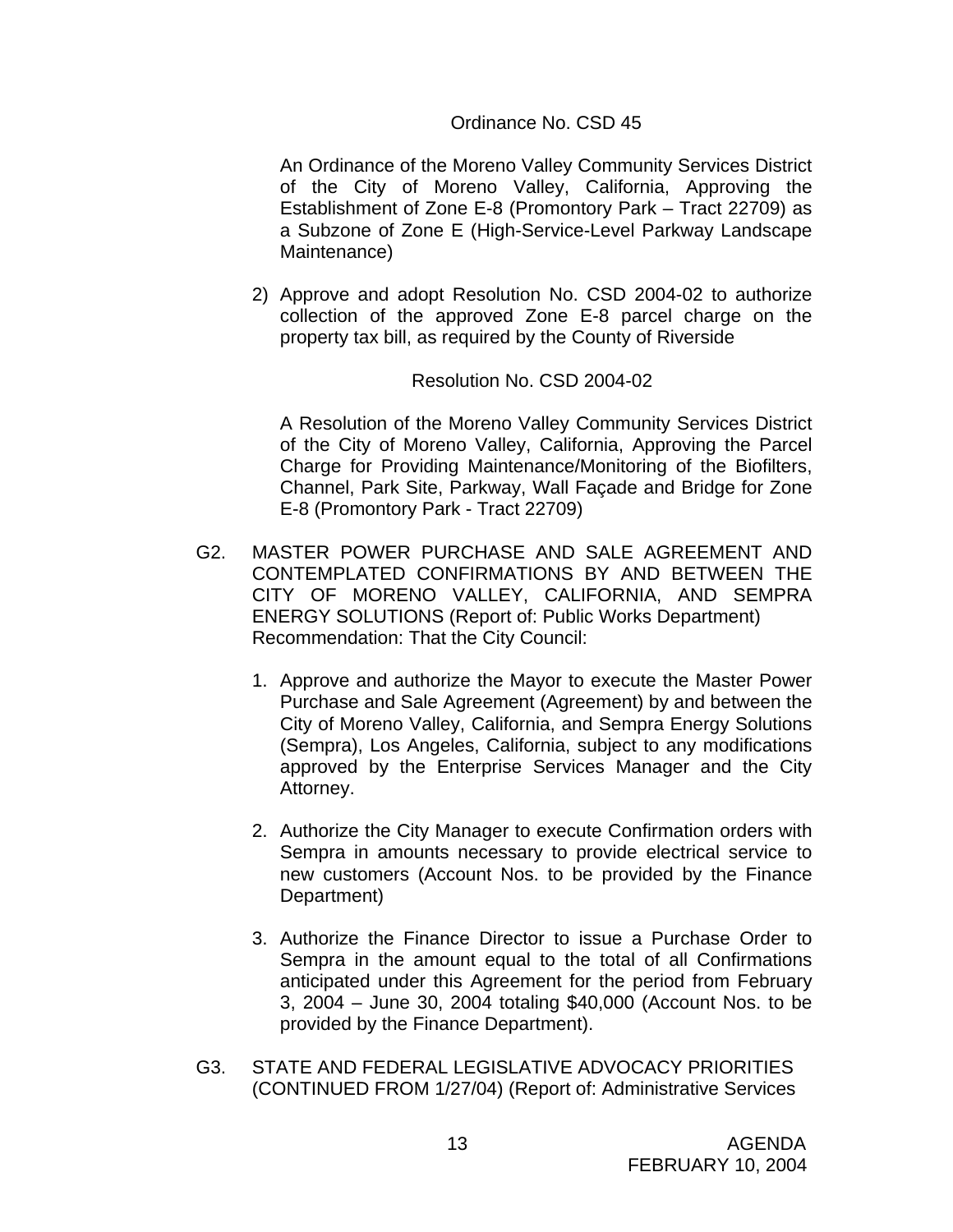Department)

 Recommendation: Staff recommends that the City Council approve the State/Federal Legislative Advocacy Priorities Policy.

- G4. LEGISLATIVE UPDATE (CONTINUED FROM 1/27/04) (Report of: Administrative Services Department) Recommendation: Staff recommends that the City Council receive and file this report, which is provided as information.
- G5. CITY MANAGER'S REPORT (Informational Oral Presentation not for Council action)

# **H. LEGISLATIVE ACTIONS**

ORDINANCES - 1ST READING AND INTRODUCTION – NONE

ORDINANCES - 2ND READING AND ADOPTION

H1. ORDINANCE NO. 655, AN ORDINANCE OF THE CITY COUNCIL OF THE CITY OF MORENO VALLEY, CALIFORNIA, AMENDING THE PERMITTED USES TABLE CONTAINED IN SUBSECTION 9.02.020 OF THE MORENO VALLEY MUNICIPAL CODE (Received First Reading and Introduction January 27, 2004 on a 5- 0 Vote) (Report of: Community and Economic Development Department)

#### Ordinance No. 655

An Ordinance of the City Council of the City of Moreno Valley, California, Amending the Permitted Uses Table Contained in Subsection 9.02.020 of the Moreno Valley Municipal Code

H2. ORDINANCE NO. 656, AN ORDINANCE OF THE CITY COUNCIL OF THE CITY OF MORENO VALLEY, CALIFORNIA, AMENDING TITLE 3 OF THE CITY OF MORENO VALLEY MUNICIPAL CODE BY ADDING CHAPTER 3.50 RELATING TO THE ESTABLISHMENT AND COLLECTION OF THE NATIONAL POLLUTANT DISCHARGE ELIMINATION SYSTEM (NPDES) REGULATORY RATE FOR NEW RESIDENTIAL DEVELOPMENTS BASED ON THE APPROVED NPDES RATE SCHEDULE AND AUTHORIZATION OF SUBSEQUENT RATE ADJUSTMENTS BY RESOLUTION (Received First Reading and Introduction January 27, 2004 on a 5-0 Vote) (Report of: Public Works Department)